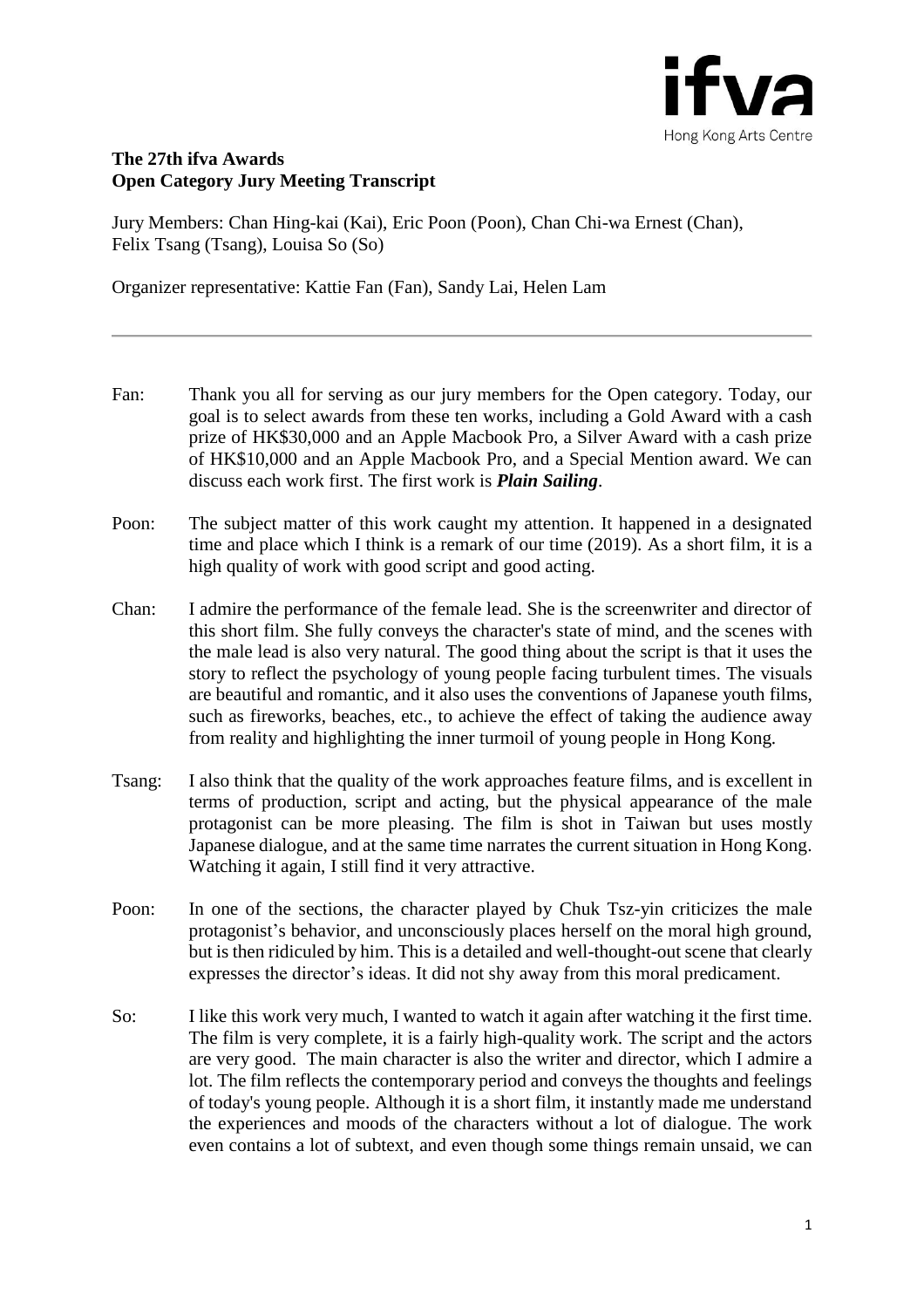

fully understand and appreciate the character's current emotions. I highly appreciate this work.

- Kai: The writing and the directing are good, and it is quite a good work. If I have to be critical, I'd say there is nothing that really touches my heart, that it just needs a little bit more. But it's still a high-quality work overall.
- Fan: The next work is *The Dancing Voice of Youth*.
- Poon: I really like the visuals treatment and choreography. The film is developed from a literary work. The imageries of our city is striking as the core visual elements, especially the ending sequence filmed in Chun Yeung Street. It places unreal elements within the real city and fits in well with the mood of the current chaotic era. The director and the entire team have chosen a unique method to portray an absurd world. The film has a lot of room for interpretation and makes me to think a lot. The visuals are superb.
- Tsang: I've always been a little hesitant by experimental films and non-linear narratives. Many details of the works are handled well, and there is also a lot of room for interpretation. I can't say I like this work very much, but I appreciate the message it conveys. Of course, the dancer performs very well, breaking out of her cocoon to explore what is happening in Hong Kong today while conveying the director's ideas.
- Chan: In addition to dancing, some interviews are added at the beginning of the film, which is also very important, and brings out the themes to a certain extent. As for the dance part, both the cinematography and art direction are very meticulous.
- So: I like abstract things very much, because I know that they do not tell stories directly, with structured storylines or conflict between characters, but simply use symbols and images so that people need to invest more of themselves when viewing them. I like the fact that audiences need to think and participate in the works, although of course how well it works is very subjective. Regarding this work, I think some of its symbols and images are quite fascinating, such as the dancer breaking out of her cocoon and dancing in Chun Yeung Street. I may not be able to interpret this film accurately, but the visuals are powerful and poetic. This work definitely possesses independent spirit and creativity. It may not be my favorite genre or choice, but I appreciate that it clearly understands and masters the requirements of this genre and opens up a creative space.
- Fan: The next work is *Moonshine*.
- Tsang: Watching this work again, I find there are things about the actors that one can criticize. I really like the fact that there is only one actor on screen, with the whole film taking place in the same space. The film is very suspenseful, with the story continually developing. The characters just got on the phone, and then one party demands money and asks for a break up from the other. The story takes place in the contemporary period, involving complicated emotions, and the audience is forced to decide whether they should sympathize with the male and female protagonists, or to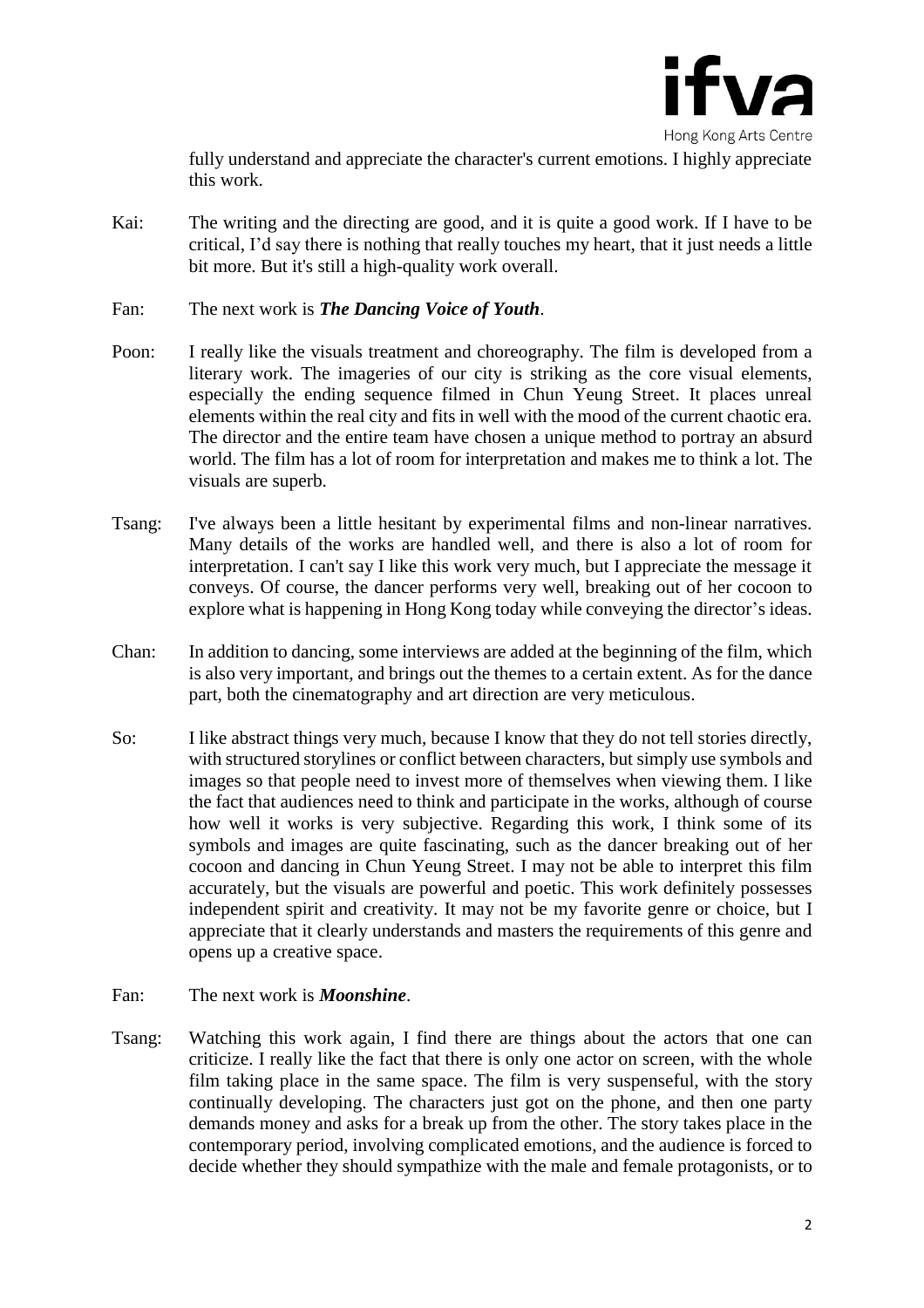

Hong Kong Arts Centre

connect the story with their own lives. The story is rich. Despite the slight imperfections, I still like this film.

- Chan: I agree that the script and cinematography are very good. Especially when Hanna Chan character becomes very sad at the end, the director pans the camera to the mirror deliberately, showing three reflections that symbolize her broken heart. Even though this kind of shot is not original, with many people having used it in the past, it works fine in this film. The work is difficult and challenging for actors, and Hanna Chan plays the role quite well.
- So: The work is very attractive in terms of performance, which also shows the importance of good actors and performance skills. This is not only due to the actors, the director must have been fully in control and guided the actors to good performances. The most amazing thing is I don't only see Hannah Chan in the film, I also see the male lead. The film leaves a lot of room for imagination, allowing the audiences to guess what kind of person the male lead is. Even if he never appears on screen, his image is very vivid. This was the fun and interesting part about the film, and it was handled with great success. As an actor, I don't think this scene is easy to handle. Aside from the first few cuts, the actor is able to convey different stages of emotions from the beginning to the eventual collapse at the end within one shot.
- Kai: This is one of the best dramas I have seen in recent years. The use of limited number of shots, excellent script and actors, is rare to see. If you want to be picky about Hannah Chan's performance, you can say that it is a little over the top, but as a young actor, she handles this difficult role very well and can accurately capture every moment. Compared with *Plain Sailing*, this work really hits my soft spot, and I believe that young people will feel her pain.
- Poon: During the preliminary round, it was Hannah Chan's performance that attracted me to the work, with the audience's emotions being led by her performance. The role is a difficult one. It requires her to cry constantly while supressing her words. This kind of repressed emotions is quite difficult to portray. In addition, I would like to commend the director for the excellent script and setting and capturing the story with only the most basic camera work. The camera movements are very restrained and not excessive, and the director simply foregrounds the actors without adding too many extra visuals. I agree with Chi Wa (Chan) that in the final shot, the director and cinematographer give the audience room for imagination. I can't tell which of the three images is a mirror image and which is reality. This visual effect brings the film to life and lets us know that the director knows how to present the whole story. The script is also well-written.
- Fan: The next work is *Fire Room*.
- Chan: This is a short film focusing on image and atmosphere. The story is relatively weak and incomplete, especially if you didn't read the synopsis, you wouldn't know it was about sibling incest. But I do appreciate that it uses the contrast between characters who set fire and fight fire to advance the plot. Many scenes in the film are attractive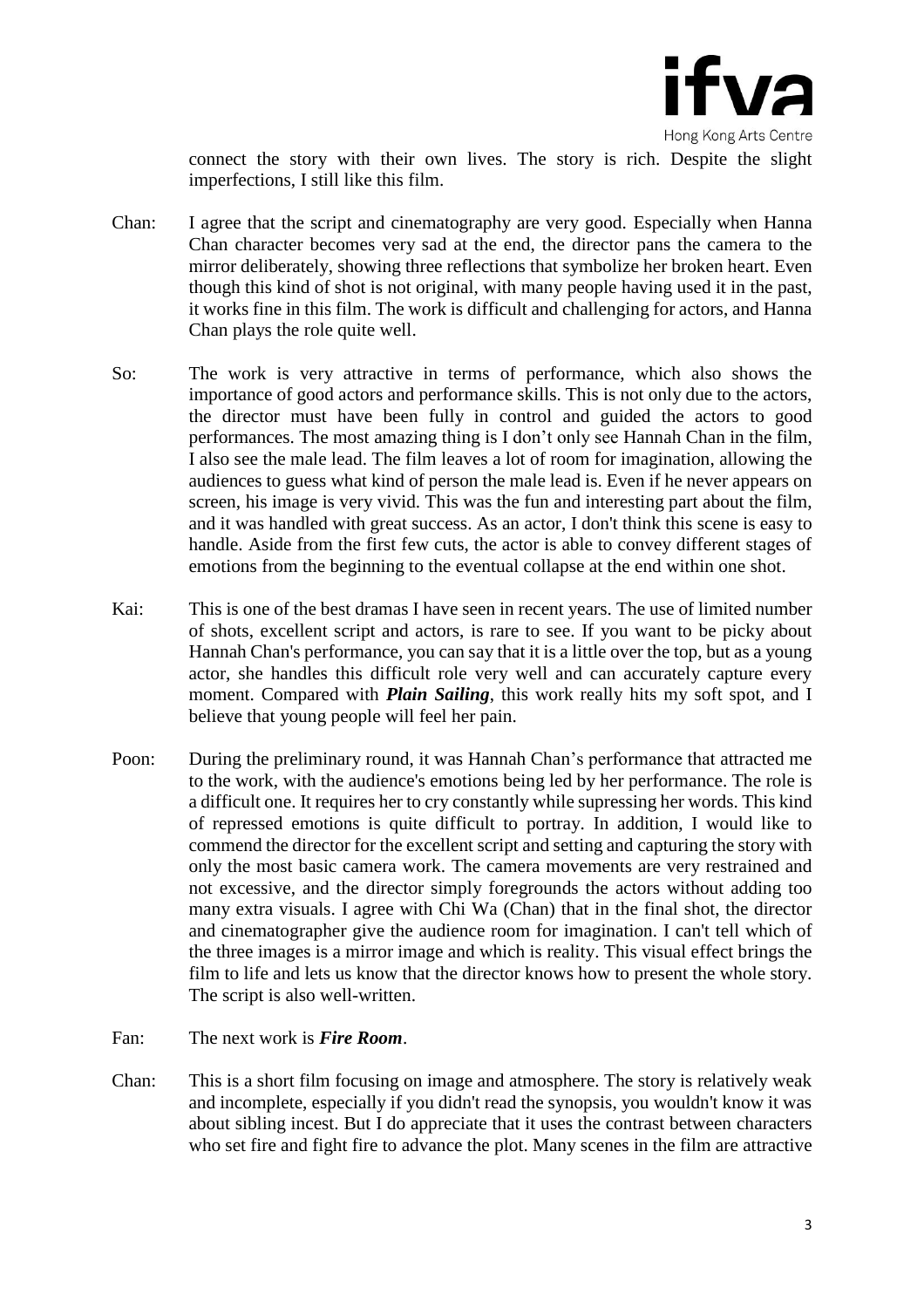

and charming, but it seems to be an idea for a feature film, and it looks like scenes were spliced together from a longer film.

- Poon: I have read the 90-minute script.
- Kai: Me too, so I understand the story a little more. The visuals of this film is very exciting, and the production is not bad, but when it turns 90 minutes of content into a short film of just 20 minutes, you will not understand the film, including the relationship between the protagonists, without reading the synopsis.
- So: At first, I assumed they were just boyfriend and girlfriend. There are also scenes of them making out in bed. When I read in the synopsis that the two protagonists are brothers and sisters, it made me wonder. I didn't know this is a story about incest, and I didn't get it at first, so I didn't understand why the filmmaker made this choice. What is the benefit to the story development? It doesn't make the story particularly engaging or expressive. The subject of incest is meaningless without it having a special function. There are many contrasts in the work, such as water and fire, love and hate, but at this stage it is only a concept, and I can't get anything from them. If I had to read the synopsis before watching the work, then I feel that it is not successful enough. I should be able to get the message just from watching the film. The visuals are attractive, but that's about it.
- Tsang: I haven't read the 90-minute script, but I was involved in a meeting with the director and producer about the script. We cannot assume that everyone knows the background information about the work. I also think its visuals are good, but the story is not complete. I agree with Miss So (So) that the elements of incest are not very interesting, whether it is to enhance the story or to sensationalize it, personally I feel it is unnecessary. In terms of emotional impact, it also falls short of expectation. I felt exhausted from watching the film.
- Fan: The next work is *The Silent Farewell*.
- Tsang: The work is stylish and unique, a Western set in Hong Kong. They did an excellent job of finding these locations, which doesn't seem out of place with Hong Kong. I take the story to be happening in some alternative time and space in Hong Kong. The production is very good, and the action scenes are well-done under a limited budget, but the story is relatively simple with a rather common Western movie plot. It's fun, but if you watch it carefully, the story is a little weak. However, I appreciate that the director chose to present his work in this way, and it is indeed relatively rare to see a Hong Kong Western.
- Kai: This work also participated in the Microfilm Production Support Scheme (Music). For a short film, the entire production is very unique. It is not easy to create the world of Westerns. The casting and direction of actors, camerawork and movement are also quite good. It feels like a short film made by a fan of Westerns, as if it is imitating something, and it is slightly lacking in creativity.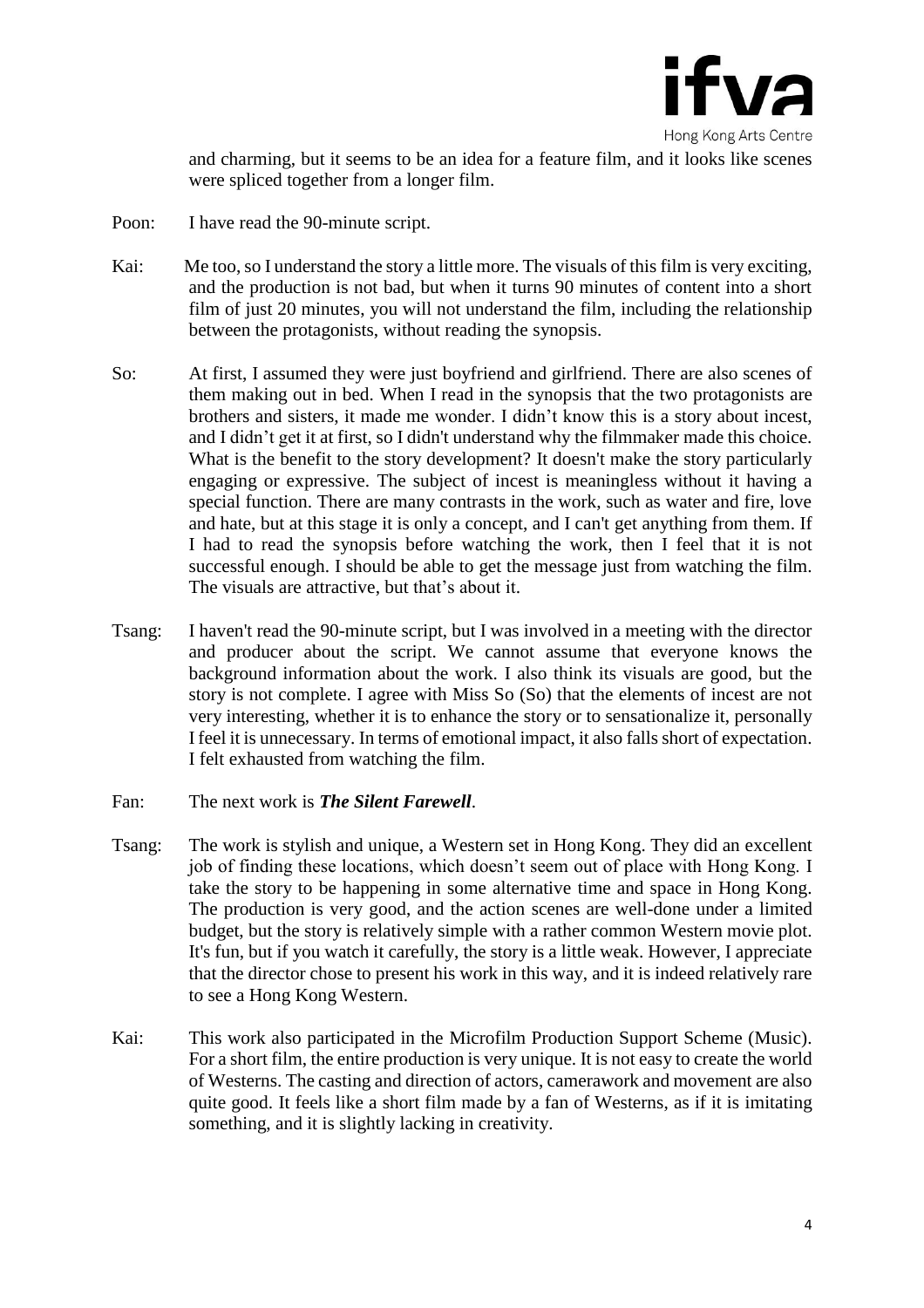

- Chan: I also agree that the creativity of the work is indeed not sufficient, but the technical aspects are quite good. The director has the courage to shoot Westerns in Hong Kong, and the ideas are well-implemented. One thing to be picky about is that, as funding is from Microfilm Production Support Scheme (Music), they need to add a song at the end. When the male protagonist is silent all the time in the film, the scene of singing at the end slightly spoils the atmosphere. I think the whole thing could be a little more stylish.
- Tsang: I look forward to seeing a feature-length version of the film one day.
- So: I was a bit resistant about the film at first. The film is a fusion of Westerns and Hong Kong films, the characters wear Western costumes but speak in Cantonese, which was strange. As the film progressed, I feel that the filmmakers have adequate resources, the sets and costumes are appropriate, and the art direction, cinematography and music are also very good. Although all aspects are good, I felt I wasn't able to connect with the work. I can't say I like this work very much, but I appreciate the director's courage to stay true to his choices and try new things, which is a wonderful thing.
- Poon: I agree with Ernest (Chan) that since the film was made with funding from Microfilm Production Support Scheme (Music), it comes with certain restrictions on the storytelling, and a music video has to be added at the end. Many of its main message is hidden in the song that the male protagonist raps. But as a short film, relying too much on the song for storytelling is a shortcoming.
- Fan: The next work is *The Moonlight is Shining Tonight*.
- Tsang: Watching it again, I like this work even more, especially rawness of it. In the preliminary round, jury members also discussed whether the sound is recorded live and that the actors are improvising without a script, with only the story outline provided. There's something odd about the editing. I savour this film, and even though the characters talk about rather mundane topics, I was drawn into their dynamic. It is not necessarily the best film in terms of production, but it is a special work.
- Chan: The best scene is of the two protagonists at Donki. The camera follows them from behind as they talk, and we see their relationship progress from strangers to becoming closer. I also appreciate that the film doesn't specifically explain the meaning of the title but simply allows the audience to feel it, which is very clever.
- Kai: The work is very beautiful, and the two actors' performances are very natural. Of course the sound recording must be on location, and the production is quite unique. In the absence of a script, their performance is quite strong, and they don't pay any attention to the camera but simply share their feelings in a sincere way, which is very impressive.
- So: I don't quite agree. The question I often ask myself is, is it a good thing to have no script? Of course, it is obvious that this work is improvised. The director only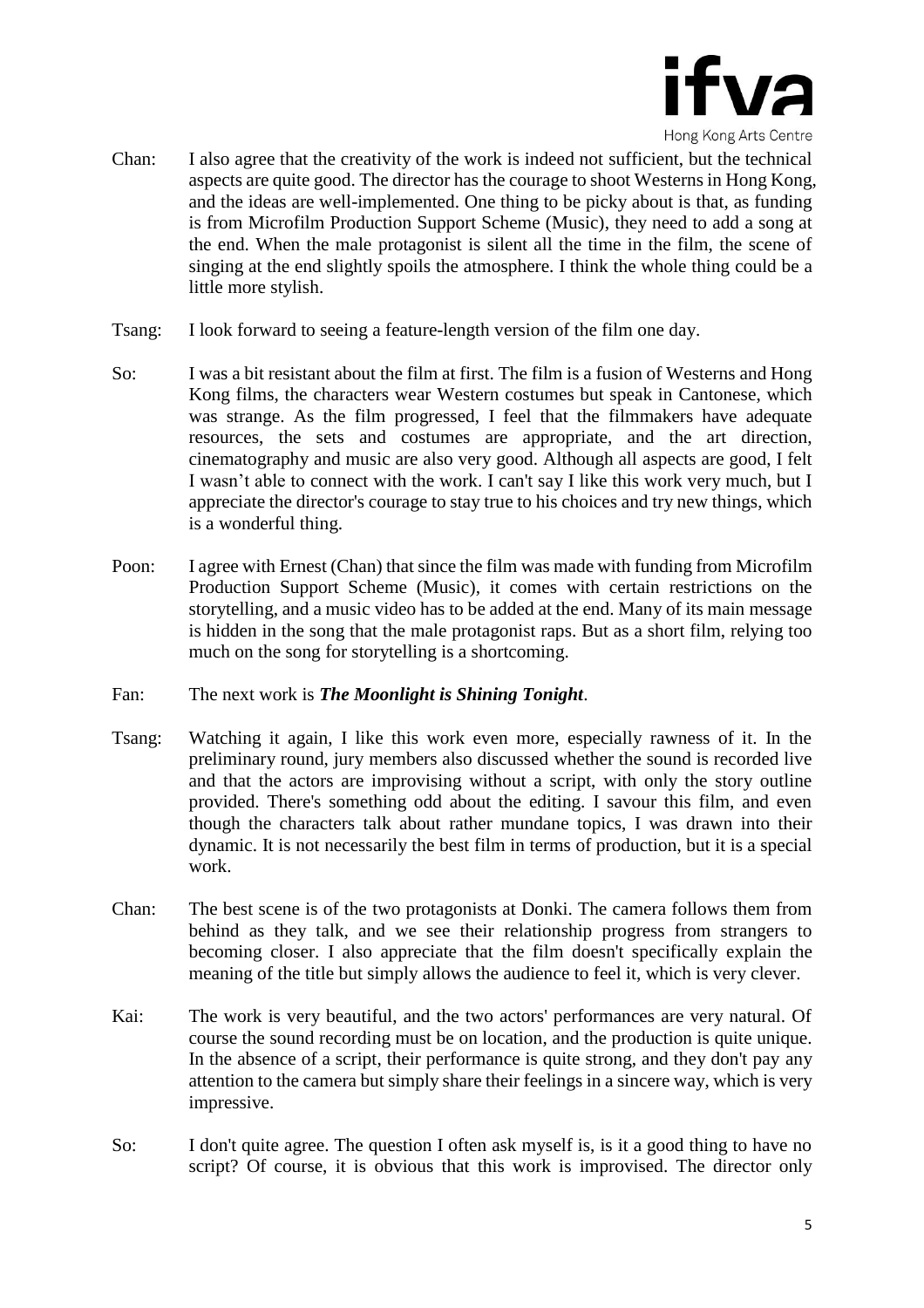

Hong Kong Arts Centre

provided the actors with basic description of the characters and subject matter of their conversations, and the actors developed the dialogue by themselves. I feel that films require the framework of a script, as an obligation to the entire production team. Maybe I don't have much experience in filmmaking and I don't know much about this field. I bring my knowledge of the stage to analyzing films, so I hope you can share more with me. Since film is a framed artform, actors should all follow the same frame. With Hanna Chan's performance in *Moonshine*, it was not improvised, but it still brought out immediate and real emotions. Just because you follow a script doesn't mean you lose these effects. Under an existing framework, the team can focus more on the subject. When I watched this work, I felt that neither the actors nor the director knew where the story was going. I would prefer to have a script and structure, and having everyone work together to bring about the same effect. The absence of a script does not mean that the work will be more lifelike. On the contrary, a good actor can use his or her acting skills to bring out a sense of reality. I doubt whether production method of *The Moonlight is Shining Tonight* achieves what the director had expected.

- Poon: I understand your views. The work shows the chemistry between the two actors. If other actors take their places, the effect would be different. Although the actors' performances are natural and interesting, I still feel a lack of power in some areas. If you want to use this method of shooting, you need to accept these flaws and people going off-topic. I think the end of the film is a little long and feels cumbersome. There is an American director called John Cassavetes who shot films on a limited budget. He would have the actors communicate with the production team. The director directly guided the actors in their improvised performances. My biggest question about this work is, does the director give the actors enough room to work with? Can the communication between the director and the actors be effective enough to compress the storyline?
- Tsang: I think the production method of this work is most suited to independent film competitions. If it were a feature film, it would be wayward and irresponsible. In terms of ifva's independent spirit, I think it is a suitable platform to showcase this kind of production technique.
- Poon: Also, I don't quite understand the meaning of the opening scene, I feel it is unnecessary.
- Kai: Yes, that part is inconsistent with the style of the rest of the film. But in response to the question about the production method just now, I think the actor's performance must have been revised. The director would have a general direction, and then put the actors in the situation then made adjustments during the shooting. This is also the shooting method of director Allen Fong Yuk Ping in the film *Ah Ying*. I believe that the director understands the effect he wants to achieve, but there are some flaws with his handling.
- Tsang: At the beginning of the film, my understanding is that the two protagonists meet through a dating app, and then meet each other in the flesh. After showing each other their bodies, they then get to know each other, rather than getting to know each other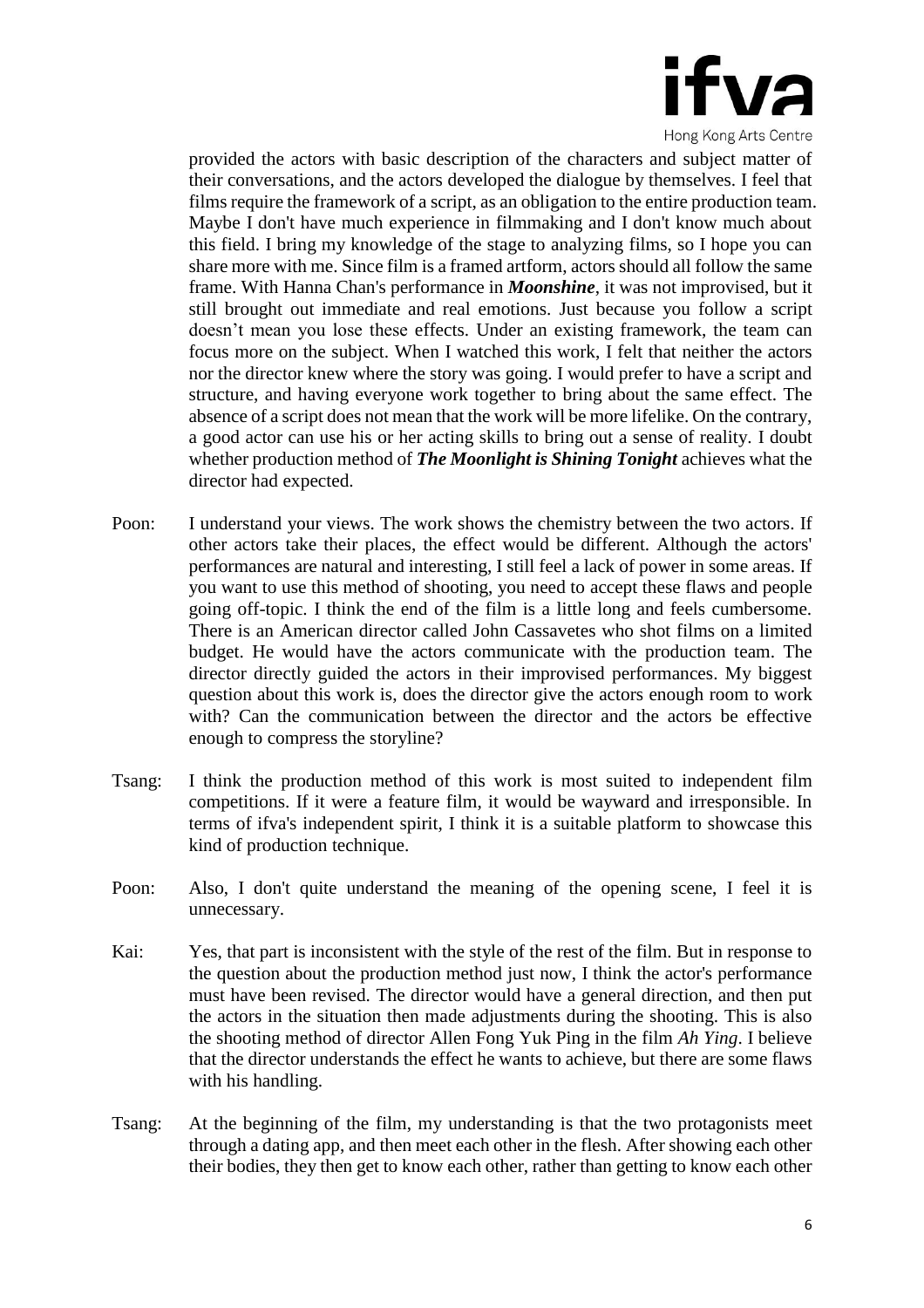

first before getting intimate. I think this kind of treatment is very interesting, maybe the director hopes to reflect some of the culture of today's society. But the beginning is a bit verbose.

#### Fan: The next work is *All the Crows in the World*.

- Chan: The director is very clever, and the rhythm of the film is handled very well, especially the ending part, when the heroine presses the stopwatch, it is subtle and comedic. Overall, I enjoyed watching it, and the pacing of the film is well done.
- So: I like this work very much, it is full of humor, one can even say dark humor, mocking and satirizing some people, things and phenomena. I especially like the director's statement describing the men in the film as "greasy middle-aged men", which is very wonderful. She portrays these people successfully. The absurdity of the story conveys an extremely real and critical message.
- Kai: I appreciate her absurdist style. For an independent short film, it must have been difficult to shoot scenes in a nightclub. I think the work is very humorous. Although some parts are bit exaggerated and inconsistent, I was floored by some of the scenes.
- Tsang: I also like this work very much. It is funny, humorous, absurd, fast-paced, and not boring. The director is smart, although some parts seem too pretentious.
- Poon: I agree with Ernest (Chan) that the film is clever, otherwise she wouldn't have made a film on this subject. Like *Plain Sailing*'s Chuk Tsz-yin, the director understands that she is making use of the short film form, and plans the narrative accordingly. When comparing the two directors, I prefer Chuk Tsz-yin.
- Fan: The next work is *Cinema Quietude*.
- Chan: The most unique feature of the work is that it uses the Cheung Chau Theatre as the background, but unlike other films about conservation, this work focuses on people's daily lives. In addition, it is also full of humor and humanity. It was shot in an old theater, but the tone is not sad, which is what I appreciate. It was mentioned during the preliminary round that the actor Yau Man-shing's performance is a bit too much like TV drama, and it would be better if it was more natural.
- Tsang: The work has a certain sentiment. You can also see that the director really loves this place. Through the work, he makes people cherish this structure even more. However, I don't think the male lead's performance is natural enough. At the same time, the film lacks any deeper meaning, even though it is sincere.
- So: The work is quite warm, and it also records Cheung Chau Theatre, a place belonging to us that deserves to be preserved. This place connects people. I agree that perhaps they should have got an amateur to play the lead role, which will make the film more naturalistic.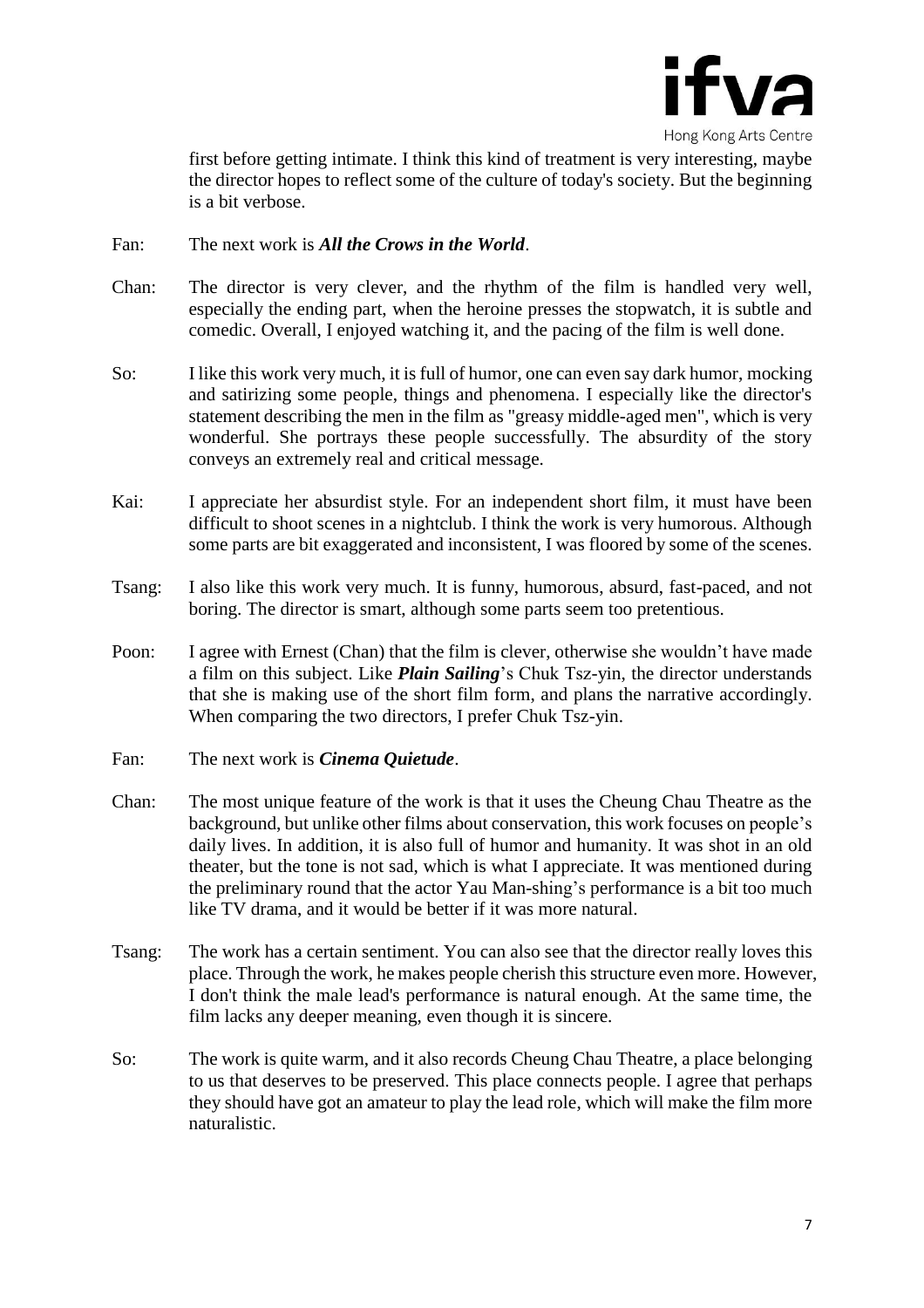

- Kai: I feel that the subject matter of the work is more important than the film itself, and the psychological state of the male protagonist is rather vague. The best part of the work is that it expressed its main theme through the dog, the children and the granny who never appears.
- Poon: I am touched by the abandonment of the Cheung Chau Theatre, which may be torn down and redeveloped at any time. I appreciate that it uses the whole story to convey the love for the theatre. We often see certain actors on TV, and it is easy to form a pre-established and pre-formed impression about him, which is a little unfair. Maybe an amateur's performance will be more natural, but he may not have enough acting skills.
- Fan: The next work is *Entrance*.
- Chan: It is unique as it uses the caper film genre to depict the exam pressure that primary school students face. This idea is interesting and uncommon. Although some parts of the plot can be expected, such as the character accidentally dropping the pen on the ground after hiding in the toilet, etc., I like the design at the end of the film, in which the students run through the tunnel, symbolizing that the younger generation still has a long way to go.
- Tsang: I like the last line of the work "Dedicated to my parents" the most. However, I think the music is a bit too much, it's used to convey tension, but it makes the film a bit tacky.
- Kai: The work is conventional, but I was into the story and felt nervous for the students.
- So: I was also drawn into the world of these students. This kind of subject matter often results in works that have the look and feel of educational TV, but *Entrance* successfully creates an engaging and suspenseful atmosphere. After watching it, I also have a deep feeling for the situation of today's students, which makes me reflect and I want to listen to the problems they face. Although this is a story that can happen to every family, we should not take it for granted, and we need to recognize that this kind of situation should not be tolerated.
- Poon: The performance of the young actor is excellent, and the director's grasp of rhythm is also quite good. I was also impressed by the ending and the message it conveys, which made me pay attention to the work. At a time of social upheaval, this story gives people a sense of the situation facing the next generation of Hong Kong people. Maybe I'm over-interpreting the film, but seeing the students run into the tunnel evoked various associations for me.
- Fan: The next work is *Almost Summer*.
- Poon: *Almost Summer* is a documentary. Both protagonists face misfortune in their lives and are struck with illnesses and family troubles. The students who filmed this documentary have a special relationship with their subjects, and portray their pain as resilience by showing how they face difficulties with open minds. What impresses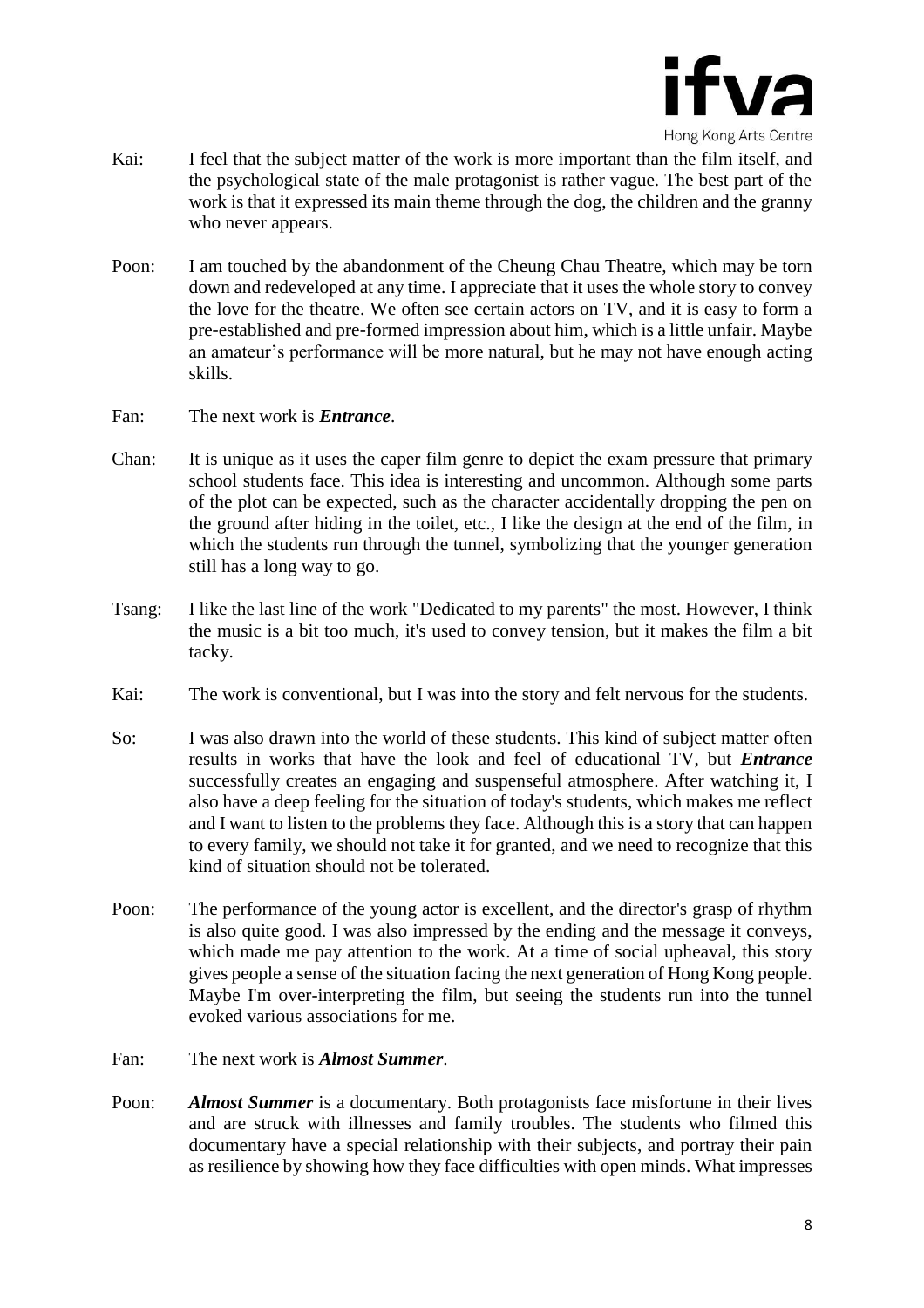

me the most is that it is uncommon for students to put a lot of effort and time into establishing a trusting relationship and connection with the subjects. This empathy runs throughout the film, and it's rare for young filmmakers to portray these kinds of emotions in a documentary.

- Chan: I agree. What I like most about this documentary is the interaction between the filmmakers and the child. If the film can focus on the child earlier, it will make the work more focused. I also liked the scene where the filmmakers run up the stairs with the child with the camera.
- So: I feel that the role of the mother is very important, and I understand the reason why the director puts it in the opening and ending scenes. When the filmmakers ask the mother if she would let her child goes to school alone, she firmly refuses, and the child replies that he would do what the mother says. I felt depressed watching this scene. The child can go out on his own, and acts as a leader when playing with other friends, which shows that he has the ability to be independent. However, because of the mother's insecurities and unwillingness to let go, his development is limited, which is sad. I love this documentary, it asks a lot of questions and it's real. The filmmakers and the subjects have established a close relationship, and I can see their good intentions.
- Kai: I think the editing of the work can be more refined. The work seems to me a little chaotic.
- Tsang: The subject matter of the work and the filmmakers' intentions are worthy of appreciation. They have gathered abundant materials and one can imagine how much effort they put into the filming. The duration of the film is a little too long, and I felt a bit lost in the middle.
- Fan: Now we have come to the second part, which is the nomination of awards, including one Gold, one Silver, and one Special Mention.
- Tsang: I choose *Plain Sailing* for the Gold award, Silver is a toss-up between *Moonshine* and *The Moonlight is Shining Tonight*. Special Mention is *Almost Summer*.
- Chan: I choose *Moonshine* for the Gold award, *Plain Sailing* or *All the Crows in the World* for Silver, and *Entrance* for Special Mention.
- So: I choose *Plain Sailing* for the Gold Award, *All the Crows in the World* for Silver award, and *Entrance* for Special Mention.
- Kai: I choose *Moonshine* for the Gold award, *Plain Sailing* or *Entrance* for Silver award, and *All the Crows in the World* for Special Mention.
- Poon: I choose *Plain Sailing* for the Gold Award, *Moonshine* for the Silver award, and *The Dancing Voice of Youth* for Special Mention.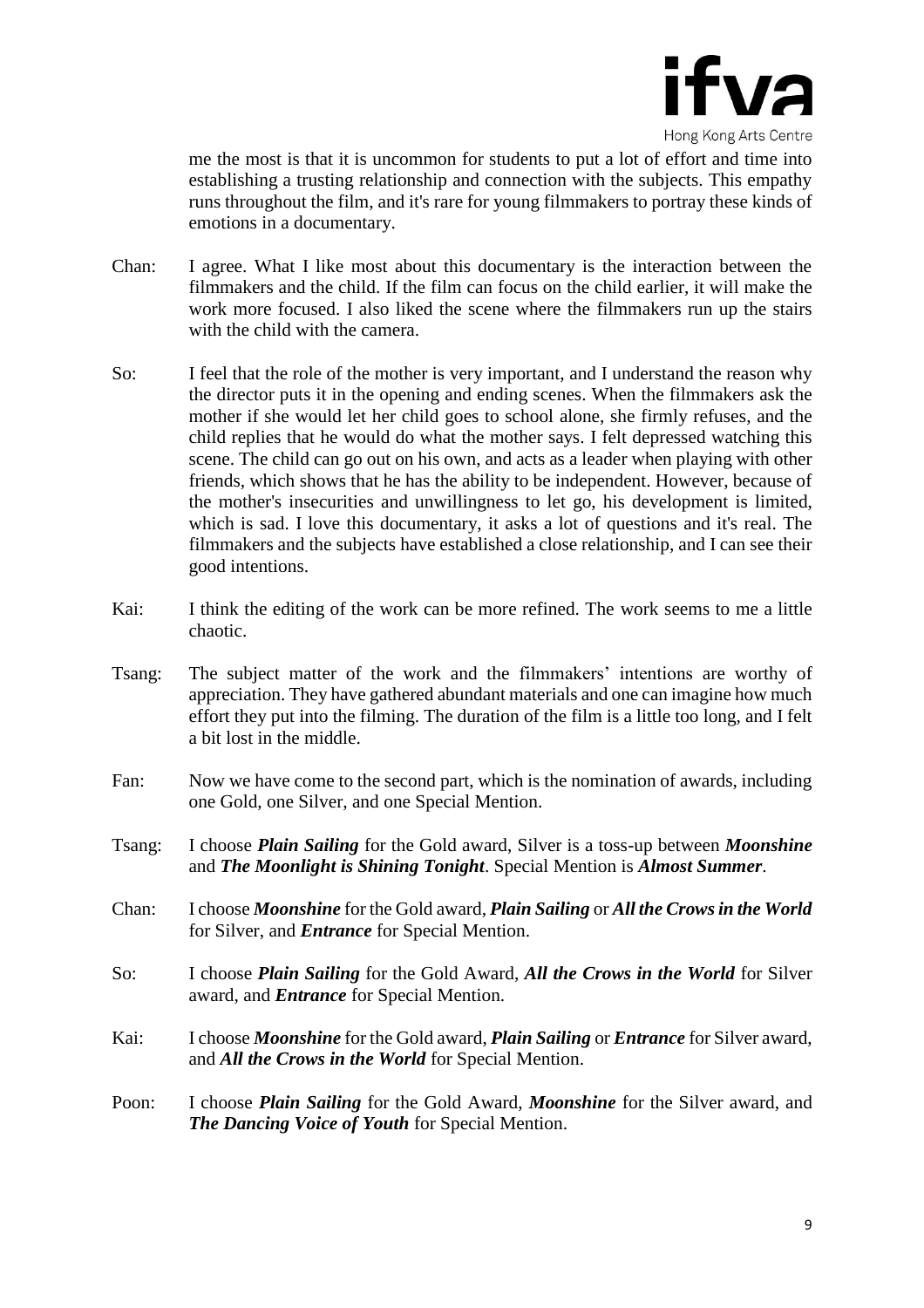

- Fan: So far, as I can see, *Moonshine* and *Plain Sailing* received the most nominations for Gold and Silver awards. I think we can start with discussing these two works.
- Chan: Louisa (So) is the only jury member who did not choose *Moonshine*?
- So: I really like *Moonshine*, but compared with *All the Crows in the World*, I prefer the latter's craziness, playfulness, and humor, which is more difficult to achieve and involves a wider range of talents and hard work by the crew.
- Chan: Since *Plain Sailing* was one of my choices for the Silver award, I don't have a problem if everyone selects it as the Gold award.
- Kai: I think *Moonshine* doesn't have a single superfluous shot, the actors perform well, and the dialogue in the script is just right. In addition, the structure is very complete and natural, and the work touches me and Hong Kong people in general, and makes everyone feel a sense of heartache. The production, performance and story profile of *Plain Sailing* are all good, but it is more calculated.
- Chan: Actually, I agree with what Kai said. The story of *Moonshine* is relatively simple, with only one actor, one scene, and two voices. *Moonshine* and *Plain Sailing* are both written by Chuk Tsz-yin, and *Moonshine* is more refined. *Plain Sailing* borrowed elements from Japanese youth films, but it is more calculated, while *Moonshine* gave me a deeper emotional experience.
- Tsang: I like both *Moonshine* and *Plain Sailing*, so I am okay with both getting Gold or Silver.
- Poon: *Plain Sailing* uses a Japanese drama style to shoot Kaohsiung, turning the city into a beautiful world, but this beauty is fragile and can be destroyed by one phone call. It is unlike the sadness that pours out of Hanna Chan in *Moonshine*, it is subtle reminder that the small world we try to protect is so fragile. This is what touches me about *Plain Sailing*. The message of *Moonshine* is very direct. We are in a state of decay, whether the city we live in, the relationship between people, etc., which is heart-wrenching. Both works have their merits.
- Kai: I have heard of some real stories about Taiwan, so I feel that the dialogue in *Moonshine* is very real.
- So: Let me make a bold suggestion. Several jury members have selected two Silver award works. Why don't they delete one of them and see what happens?
- Chan: Then I'll delete *All the Crows in the World*.
- Kai: I will delete *Plain Sailing*, since *Entrance* is more down to earth.
- Tsang: My Gold and Silver awards votes go to *Plain Sailing* and *Moonshine* and *The Moonlight is Shining Tonight* is my third choice.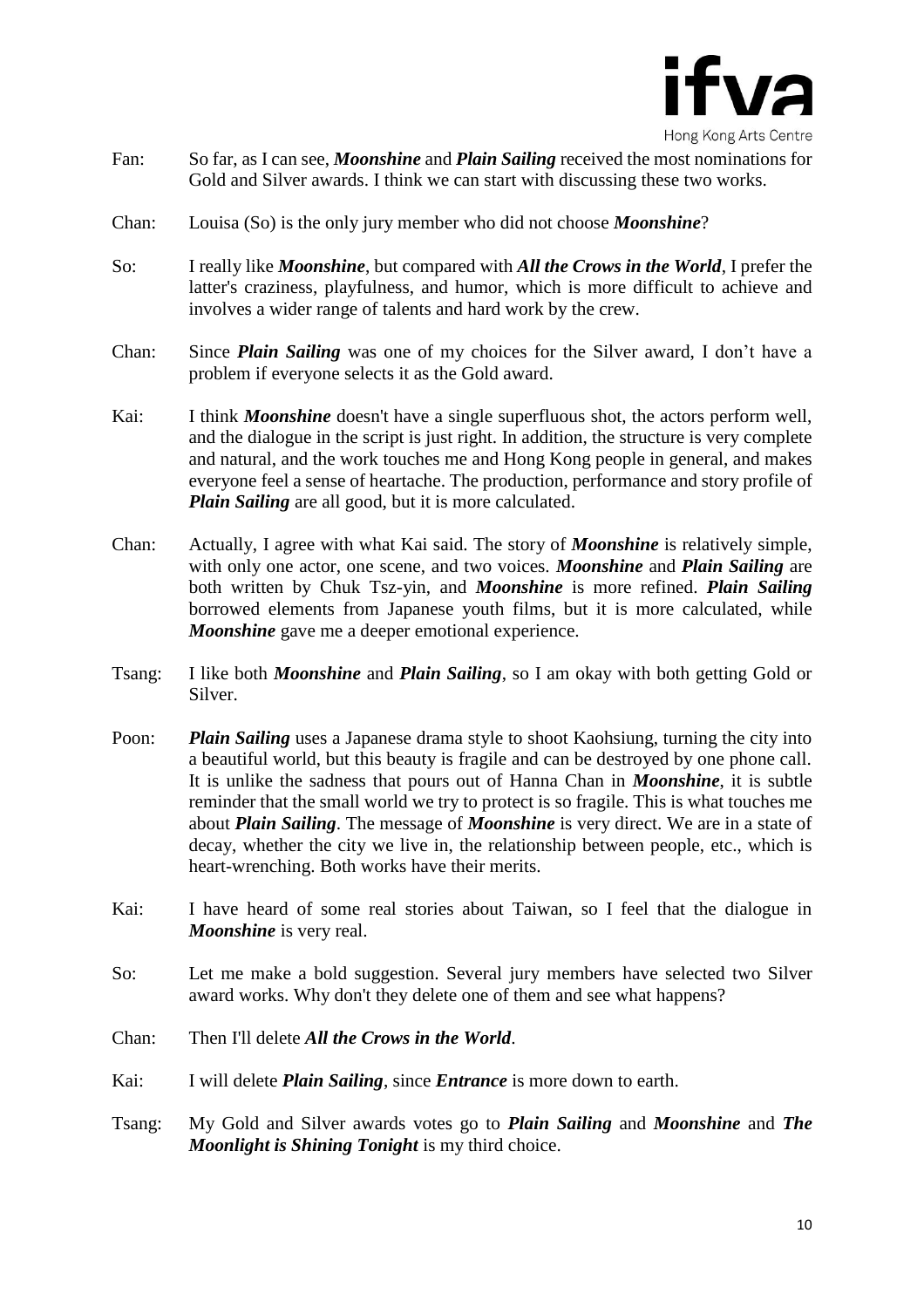

Hong Kong Arts Centre

- Fan: Now four jury members picked *Plain Sailing* and *Moonshine*, and three of them chose *Plain Sailing* as the Gold award. Do the remaining two agree?
- Kai: Let me explain why I didn't choose *Plain Sailing*. It's too deliberate, and it's more an expression of technique than content. Every aspect of *Moonshine* is there to serve the content.
- Poon: In terms of the script, *Moonshine* relies on dialogue to advance the plot, making the revelation at a specific moment, but one can criticize it for relying too much on dialogue. *Plain Sailing* uses one scene after another to tell the story, which I personally think is more sophisticated.
- Kai: I don't quite agree. I really like the male character in *Moonshine* who only appears as a voice. It is more difficult to let the audience imagine what the character is like purely through dialogue.
- Chan: I prefer to give *Moonshine* the Gold award because the script is more difficult. Although *Plain Sailing* is closely related to the theme of escape and confrontation, there are many common symbols used in Japanese films.
- Tsang: Then my final choices are Gold award for *Moonshine* and Silver award for *Plain Sailing*. I agree with what Earnest (Chan) said, *Plain Sailing* is excellent and complete in all respects, but it does have many elements common to Japanese films. The issues discussed in *Moonshine* are more personal and heart-wrenching.
- Fan: Can Eric (Poon) and Louisa (So) accept that the Gold Award goes to *Moonshine*?
- Poon: Yes, both works deserve awards.
- So: I also spoke highly of *Moonshine,* although I prefer *Plain Sailing* getting Gold award. I didn't choose *Moonshine* as Silver award, maybe it's a matter of my personal taste. *Moonshine* and *Plain Sailing* are somewhat similar, so I choose *All the Crows in the World* for Silver award. This film gave me great impact, and it is also courageous for laughing at this era. I hope that among the winning works, there is a sense of humor and a critical edge.

Of course, *Moonshine* is also very good. Although the male protagonist never appears, he gave me a vivid impression. Now that we are trying to determine the awards, I can vote for Silver award for *Moonshine*.

- Fan: Judging from everyone's final choice, three judges chose *Moonshine* for Gold award, and two chose *Plain Sailing*. According to the number of votes, the Gold award winner is *Moonshine* and *Plain Sailing* was the silver award. Do you all agree?
- Chan: Is it possible to give two Gold awards?
- Fan: It should be said that if there is are two gold awards, there will generally be no silver award winner. In terms of administrative procedures, the double gold awards will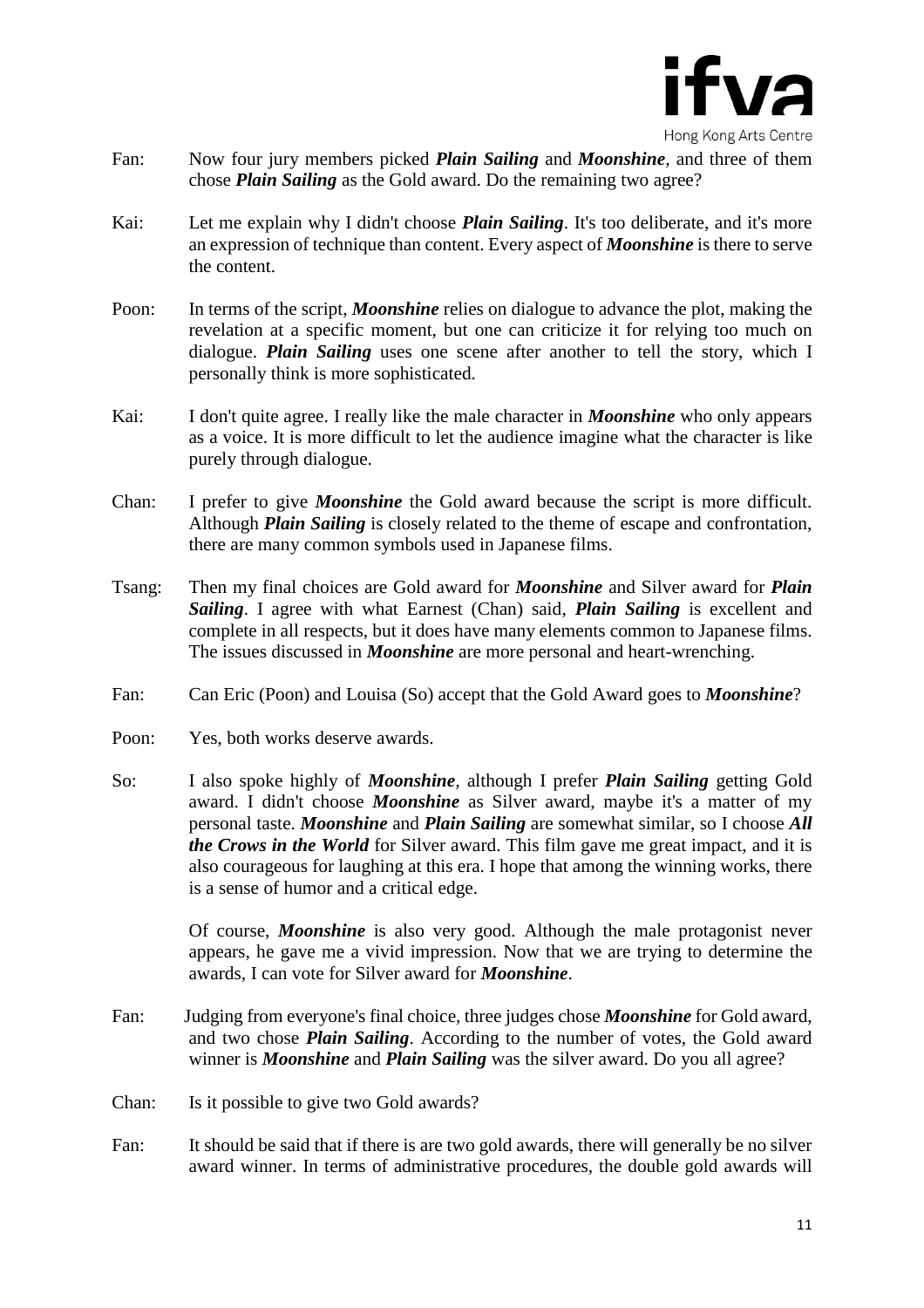

each receive a Macbook Pro and a cash prize of HK\$20,000 (total prize money of \$40,000 divided by two), while there will be no silver award. I would like to remind you that it is rare that we have two Gold awards winners, because doing so send out a message that the two works are indistinguishable and each has different characteristics. I believe that the comments of the jury members just now have outlined everyone's view. Do all the jury members agree with giving out two Gold awards?

(Everyone agrees)

Fan: Therefore, *Moonshine* and *Plain Sailing* both get Gold awards, and there is no Silver award.

Next, we have to select the Special Mention.

- Tsang: As far as everyone's nominations are concerned, it's basically a competition between *All the Crows in the World* and *Entrance*. Since *All the Crows in the World* has participated in many international film festivals, such as the Cannes Film Festival, and has won an award in Fresh Wave, so it has more exposure opportunities than the latter. Should we support a lesser-known work? Will you take this into consideration?
- Fan: I have two opinions. First, we should judge a work on its own merits and should not consider its exposure in other places. Every award is a kind of recognition, and the recognition of ifva is not equal to other awards in other countries, and everyone's criteria are different. Second, we should consider the uniqueness of the work itself to determine whether it deserves an award at ifva. I would suggest that everyone discuss in this direction.
- Poon: I'm thinking about whether to transfer my Special Mention vote to *The Moonlight is Shining Tonight*. The work is quite provocative, but both *The Dancing Voice of Youth* and *The Moonlight is Shining Tonight* are experimental.
- Tsang: Since I initially chose *The Moonlight is Shining Tonight* as the Silver award, now I will nominate this work as Special Mention.
- So: What does Special Mention recognize?
- Fan: It is up to jury members to define this. Each jury panel is different. Sometimes, because the spirit of the times, people feel they should recognize certain works, or it may be to recognize a work's originality and experimental nature.
- Poon: I would think about which works try to present a new feeling and possibility in storytelling. Both *The Dancing Voice of Youth* and *The Moonlight is Shining Tonight* have this quality. *The Dancing Voice of Youth* has excellent in artistic technique; *The Moonlight is Shining Tonight* is outstanding in terms of the actors' performance and the direction.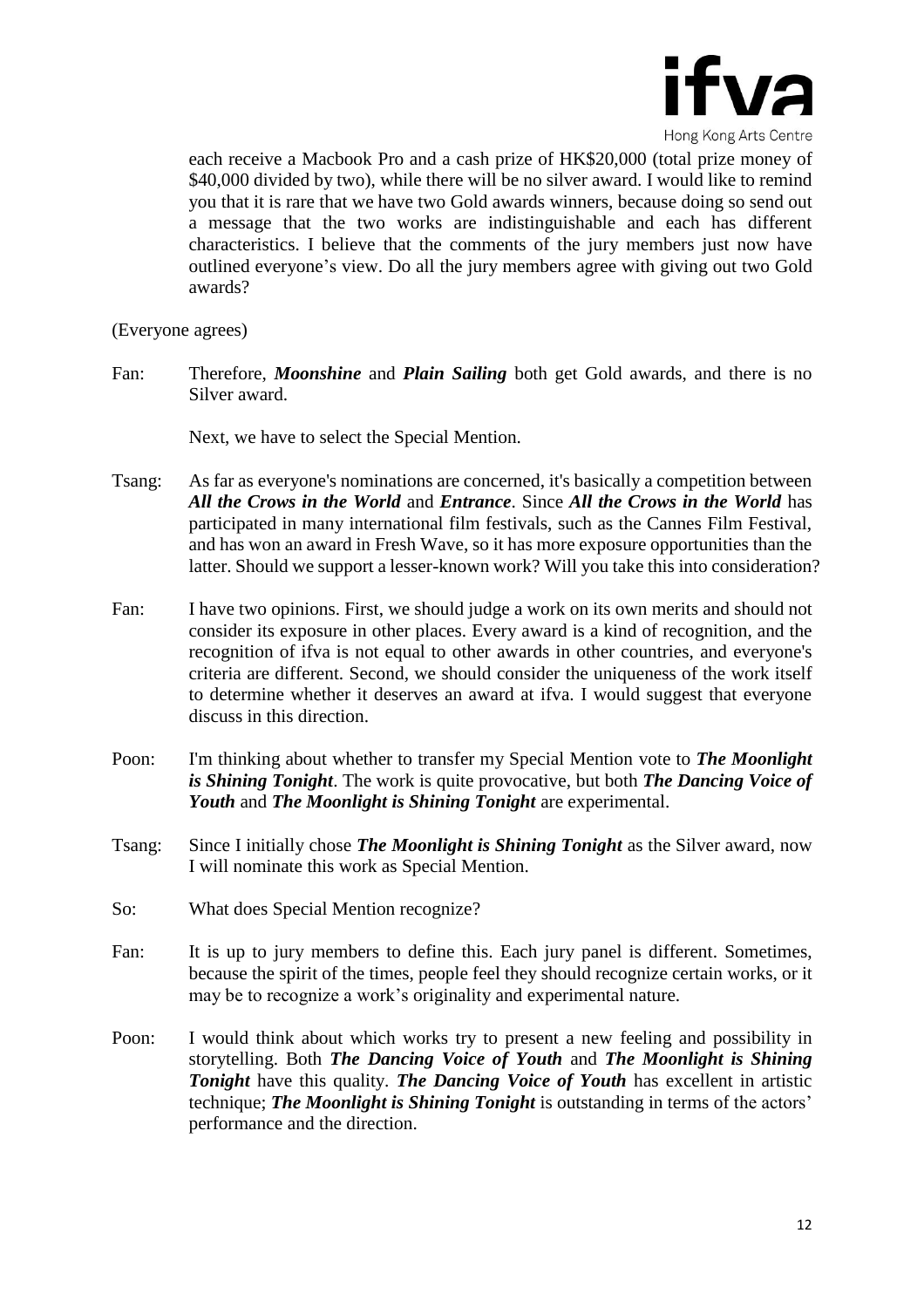

- So: The reasons I choose *Entrance* and *All the Crows in the World* are similar. For the three awards, I subconsciously selected different kinds of works. *Entrance* has a social theme, presenting the issues surround our everyday lives in a suspenseful and exciting way. This is different from Eric's (Poon) reasons.
- Chan: I agree with Louisa (So), and I choose *Entrance* because it uses genre film techniques to tell a story about primary school students, which is rare, and allows the audience to become invested in the characters. The work also reflects the predicament faced by today's young people and their feeling of not knowing what the future holds.
- Kai: I am trying to choose between *Entrance* and *The Dancing Voice of Youth*. In terms of independent spirit and experimentation, *The Dancing Voice of Youth* is better than *The Moonlight is Shining Tonight*. *Entrance* has social relevance and reflection.
- Poon: In terms of personal preference, I like *The Dancing Voice of Youth* better.
- Tsang: Frankly speaking, *Entrance* did not move me. In addition, different competitions have different things they want to encourage, I still feel that certain works deserve more attention, so I will not choose *All the Crows in the World* for Special Mention.
- Chan: After listening to everyone's opinions, I agree that *The Dancing Voice of Youth* is worthy of recognition.
- Fan: It seems that everyone should have their own choices. I suggest that it is better to vote for the final result.

(The jury members vote.)

The final result:

*The Moonlight is Shining Tonight* received one vote; *All the Crows of the World* received one vote; *Entrance* received one vote; *The Dancing Voice of Youth* received two votes. It is the winner of this year's Special Mention Award.